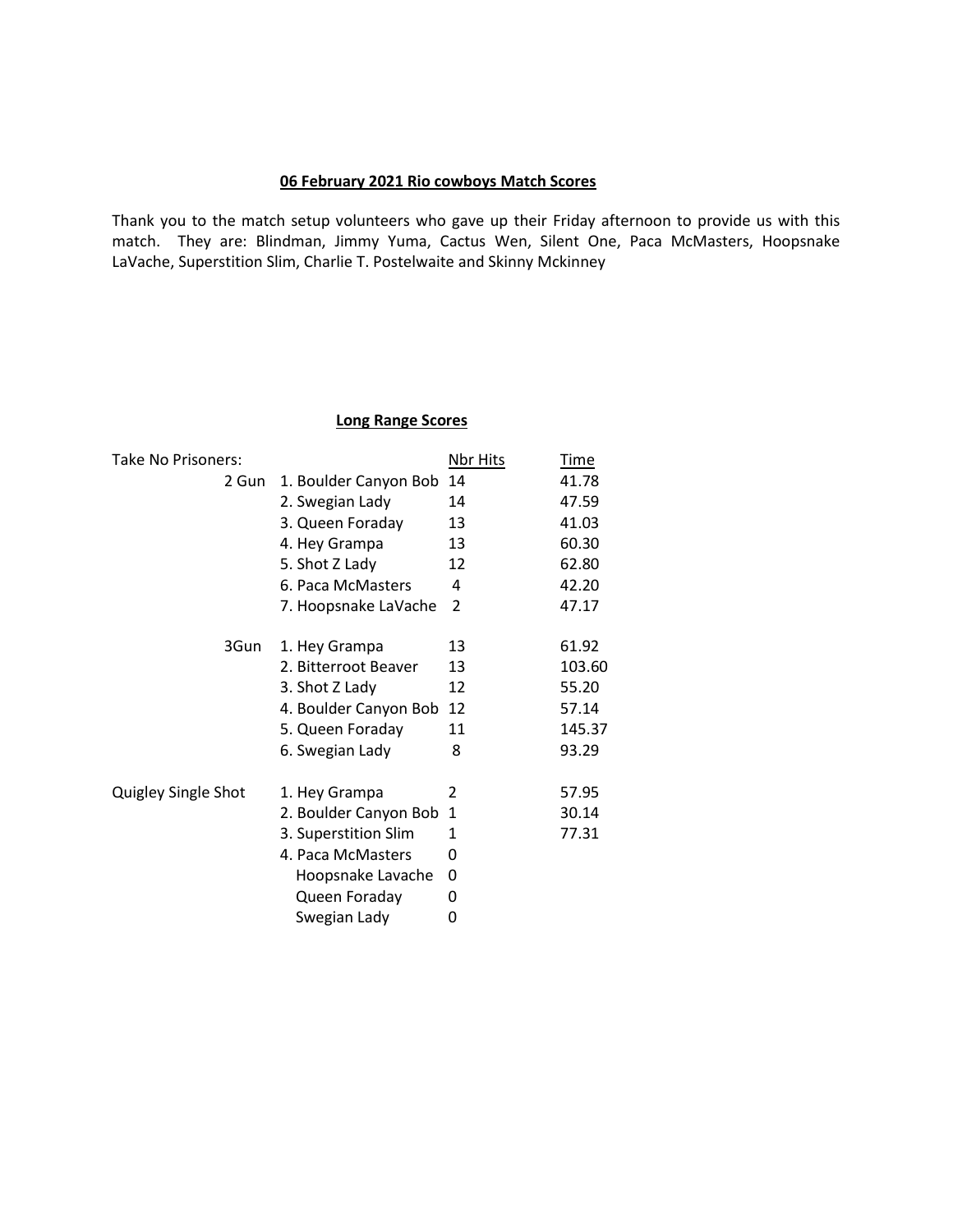# Rio Cowboy February 2021 final - Main Match 2/6/2021 Clean Shooters (no misses / no procedurals)

| <b>SASS Num</b> | <b>Alias</b>                 | <b>Final Time</b> |
|-----------------|------------------------------|-------------------|
| 57913           | Blindman                     | 305.76            |
| 37237           | Columbine                    | 190.38            |
| 60593           | Dimpled Darlin               | 240.93            |
| 12478           | Etta Mae                     | 158.77            |
| 76557           | <b>Flyin Shootist</b>        | 164.70            |
| 15701           | M.T. Brass                   | 233.21            |
| 61890           | <b>Medicine Creek Johnny</b> | 137.36            |
| 60903           | Shot Z Lady                  | 192.20            |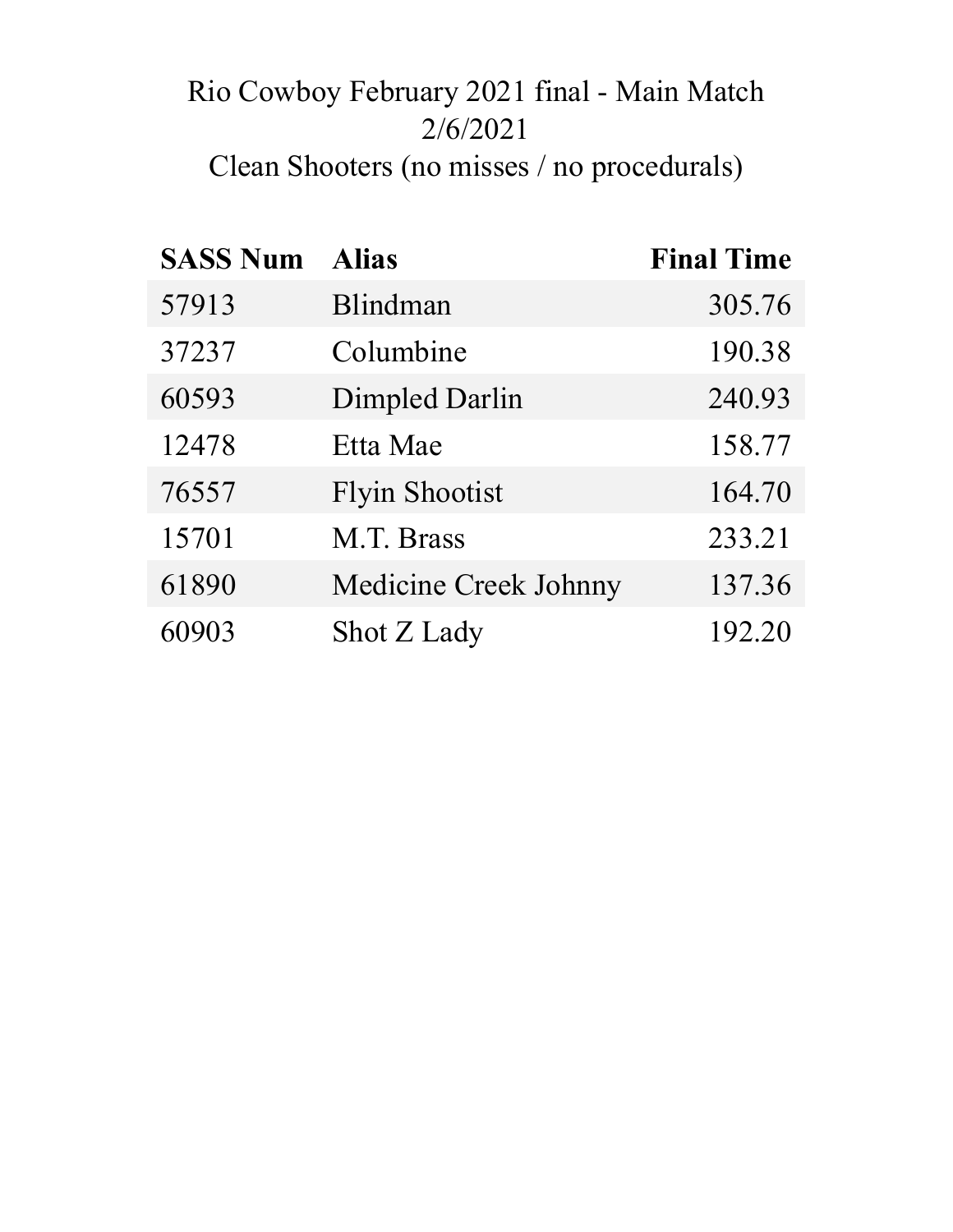#### Rio Cowboy February 2021 final - Main Match 2/6/2021 Detailed Match Results (by time)

| Match           |                          |                | Final  |      |             |                 | Stage 1                           |                                                                                            |                 |       |                         | Stage 2                           |                                                       |                         |                |                 | Stage 3                                |         |                 |       |                 | Stage 4                          |                                                                            |                |       |                | Stage 5                                   |                                                                            |                         |                |                 |                                   | Stage 6                                                             |                 |
|-----------------|--------------------------|----------------|--------|------|-------------|-----------------|-----------------------------------|--------------------------------------------------------------------------------------------|-----------------|-------|-------------------------|-----------------------------------|-------------------------------------------------------|-------------------------|----------------|-----------------|----------------------------------------|---------|-----------------|-------|-----------------|----------------------------------|----------------------------------------------------------------------------|----------------|-------|----------------|-------------------------------------------|----------------------------------------------------------------------------|-------------------------|----------------|-----------------|-----------------------------------|---------------------------------------------------------------------|-----------------|
| Finish          | Alias                    | Category       | Time   | Rank | Raw         |                 | M P                               | B   Fin                                                                                    | Rank            | Raw   |                         | M   P   B   Fin                   |                                                       | Rank                    | Raw            | М               | ∣P.                                    | B   Fin | Rank            | Raw   |                 |                                  | M   P   B   Fin                                                            | Rank           | Raw   |                |                                           | M   P   B   Fin                                                            | Rank                    | Raw            |                 |                                   | M   P   B   Fin                                                     | Rank            |
|                 | Reverend Ledslinga       | <b>SH</b>      | 129.72 | 15   | 17.55       | $\overline{0}$  | $\overline{0}$<br>$\Omega$        | 17.55                                                                                      | $\mathbf{1}$    | 17.63 | $\overline{0}$          | $\vert 0 \vert$<br>$\overline{0}$ | 17.63                                                 |                         | 19.29          | $\overline{1}$  | $\overline{0}$<br>$\Omega$             | 24.29   | $7\phantom{.0}$ | 19.72 |                 | $\overline{0}$                   | 0 24.72                                                                    | 2              | 29.43 | $\overline{0}$ | $\mathbf{0}$<br>$\mathbf{0}$              | 29.43                                                                      | $\overline{\mathbf{3}}$ | 16.10          | $\Omega$        | $\vert 0 \vert$<br>$\overline{0}$ | 16.10                                                               | $\mathbf{1}$    |
| 2               | Medicine Creek Johnny    | M <sup>9</sup> | 137.36 | 16   | 18.97       | $\overline{0}$  | $\mathbf{0}$<br>$\theta$          | 18.97                                                                                      | $\overline{2}$  | 23.21 | $\Omega$                | 0 <sup>10</sup>                   | 23.21                                                 | $\overline{\mathbf{3}}$ | 21.34          | 0               | $\overline{0}$<br>$^{\circ}$           | 21.34   |                 | 25.39 | $\overline{0}$  |                                  | 0 0 25.39                                                                  | 5              | 26.72 | $\overline{0}$ | $\overline{0}$<br>$\vert 0 \vert$         | 26.72                                                                      | $\mathbf{1}$            | 21.73          | $\Omega$        | 0 <sup>1</sup>                    | 21.73                                                               | $\overline{4}$  |
|                 | 3   Black Jack Flagg     | CAB            | 155.00 | 38   | 22.27       | $\overline{0}$  | $\overline{0}$<br>$\mathbf{0}$    | 22.27                                                                                      | $\overline{4}$  | 24.65 | $\overline{0}$          | 0 <sup>10</sup>                   | 24.65                                                 | 5                       | 23.41          | $\vert 0 \vert$ | $\vert 0 \vert$<br>  0                 | 23.41   | $\overline{4}$  | 25.24 | $\overline{0}$  |                                  | 0 0 25.24                                                                  | 3              | 33.67 | $\overline{0}$ | $\mathbf{0}$<br>$\mathbf{0}$              | 33.67                                                                      | 9                       | 20.76          |                 | 0 <sup>10</sup>                   | 25.76                                                               | 13              |
| 4               | Coyote Cap               | CAB            | 155.77 | 42   | 25.84       | 1.              | $\mathbf{0}$<br>$\theta$          | 30.84                                                                                      | 21              | 23.90 | $\Omega$                | 0 <sup>10</sup>                   | 23.90                                                 | $\overline{4}$          | 24.14          | 0               | $\overline{0}$<br>$\Omega$             | 24.14   | 5               | 22.96 | $\overline{0}$  |                                  | 0   0   22.96                                                              | $\overline{1}$ | 31.87 | $\overline{0}$ | $\mathbf{0}$<br>$\overline{0}$            | 31.87                                                                      | 5                       | 22.06          | $\Omega$        | $\vert 0 \vert$<br>$\overline{0}$ | 22.06                                                               | 6               |
|                 | 5   Silver Spurs Charlie | ES             | 156.17 | 42   | 23.43       | $\overline{0}$  | $\overline{0}$<br>$\mathbf{0}$    | 23.43                                                                                      | 6               | 23.50 | $\mathbf{1}$            | 0 <sup>1</sup>                    | 28.50                                                 | 12                      | 21.38          | $\vert 0 \vert$ | $\vert 0$<br>$\vert 0 \vert$           | 21.38   | $\overline{2}$  | 21.81 | $\vert 2 \vert$ |                                  | $0 \mid 0 \mid 31.81$                                                      | 17             | 29.33 | $\overline{0}$ | $\mathbf{0}$<br>$\mathbf{0}$              | 29.33                                                                      | $\overline{c}$          | 21.72          | $\overline{0}$  |                                   | 21.72                                                               | $\overline{3}$  |
|                 | 6   Etta Mae             | LH             | 158.77 | 44   | 23.95       | $\overline{0}$  | $\mathbf{0}$<br>$\theta$          | 23.95                                                                                      | 8               | 25.00 | $\Omega$                | 0 <sup>10</sup>                   | 25.00                                                 | -6                      | 27.31          | $\vert 0 \vert$ | $\Omega$<br>$\overline{0}$             | 27.31   | 10              | 27.40 | $\overline{0}$  |                                  | 0 0 27.40                                                                  | 7              | 33.30 | $\overline{0}$ | $\overline{0}$<br>$\vert 0 \vert$         | 33.30                                                                      | 8                       | 21.81          | $\Omega$        | 0 <sup>10</sup>                   | 21.81                                                               | 5               |
|                 | 7   Flyin Shootist       | <b>MW</b>      | 164.70 | 60   | 24.29       | $\overline{0}$  | $\overline{0}$<br>$\mathbf{0}$    | 24.29                                                                                      | 11              | 26.04 | $\overline{0}$          | 0 <sup>10</sup>                   | 26.04                                                 | 7                       | 24.14          | $\vert 0 \vert$ | $\vert 0$<br>$\vert 0 \vert$           | 24.14   | 5               | 31.42 | $\mathbf{0}$    |                                  | 0 0 31.42                                                                  | 16             | 32.95 | $\overline{0}$ | $\mathbf{0}$<br>$\mathbf{0}$              | 32.95                                                                      | $7\phantom{.0}$         | 25.86          | $\Omega$        | 0 <sup>10</sup>                   | 25.86                                                               | 14              |
| 8               | Colt Laredo              | MD             | 166.02 | 58   | 24.18       | $\overline{0}$  | $\mathbf{0}$<br>$\theta$          | 24.18                                                                                      | 9               | 27.83 | $\Omega$                | 0 <sup>10</sup>                   | 27.83                                                 | 10                      | 25.55          | $\overline{0}$  | $\overline{0}$<br>$\sqrt{ }$           | 25.55   | 8               | 27.08 |                 |                                  | 0   0   32.08                                                              | 19             | 34.85 | $\overline{0}$ | $\mathbf{0}$<br>$\mathbf{0}$              | 34.85                                                                      | 10                      | 21.53          | $\Omega$        | 0 <sup>10</sup>                   | 21.53                                                               | $\overline{2}$  |
|                 | 9 Rowdy Lane             | CAB            | 173.64 | 74   | 23.81       | $\overline{0}$  | $\mathbf{0}$<br>$\mathbf{0}$      | 23.81                                                                                      | $7\overline{ }$ | 22.26 | $\Omega$                | 0 <sup>10</sup>                   | 22.26                                                 | 2                       | 27.64          | $\vert 0 \vert$ | $\vert 0 \vert$<br>$\overline{0}$      | 27.64   | 13              | 26.15 | 3               |                                  | 0   0   41.15                                                              | 31             | 30.44 | $\overline{0}$ | $\mathbf{0}$<br>$\mathbf{0}$              | 30.44                                                                      | $\overline{4}$          | 23.34          |                 | 0 <sup>10</sup>                   | 28.34                                                               | 17              |
|                 | $10$ Lefty Jo            | GD             | 174.59 | 70   | 23.31       | $\overline{0}$  | $\mathbf{0}$<br>$\theta$          | 23.31                                                                                      | 5               | 27.26 |                         | 0 <sup>10</sup>                   | 32.26                                                 | 16                      | 28.19          | $\overline{1}$  | $\overline{0}$<br>$\Omega$             | 33.19   | 21              | 25.37 |                 |                                  | 0   0   30.37                                                              | 14             | 32.88 | $\overline{0}$ | $\mathbf{0}$<br>$\mathbf{0}$              | 32.88                                                                      | 6                       | 22.58          | $\Omega$        | $\vert 0 \vert$<br>$\overline{0}$ | 22.58                                                               | 8               |
|                 | 11   Varmint Bill        | FC             | 179.14 | 91   | 25.67       | $\overline{0}$  | $\overline{0}$<br>$\mathbf{0}$    | 25.67                                                                                      | 14              | 32.30 | $\overline{0}$          | 0 <sup>10</sup>                   | 32.30                                                 | 17                      | 23.04          | $\overline{1}$  | $\vert 0$<br>$\vert 0 \vert$           | 28.04   | 16              | 25.26 | 2               |                                  | 0   0   35.26                                                              | 25             | 30.66 | 1              | $\mathbf{0}$<br>$\mathbf{0}$              | 35.66                                                                      | 12                      | 22.21          | $\Omega$        | $\vert 0 \vert$<br>$\overline{0}$ | 22.21                                                               | $7\overline{ }$ |
| 12 <sub>1</sub> | Swegian Lady             | GD             | 179.71 | 78   | 25.06       | $\mathbf{0}$    | $\mathbf{0}$<br>$\theta$          | 25.06                                                                                      | 13              | 30.36 | $\overline{0}$          | 0 <sup>10</sup>                   | 30.36                                                 | 15                      | 26.00          |                 | $\overline{0}$<br>$\Omega$             | 31.00   | 18              | 25.33 | $\overline{0}$  |                                  | 0 0 25.33                                                                  | $\overline{4}$ | 41.09 | $\overline{0}$ | $\mathbf{0}$<br>$\mathbf{0}$              | 41.09                                                                      | 13                      | 26.87          | $\Omega$        | 0 <sup>10</sup>                   | 26.87                                                               | 15              |
|                 | 13   Two Rig A Tony      | CAB            | 181.69 | 75   | 20.79       | $\overline{0}$  | $\overline{0}$<br>$\mathbf{0}$    | 20.79                                                                                      | $\mathbf{3}$    | 29.78 | $\overline{0}$          | $1 \mid 0$                        | 39.78                                                 | 29                      | 21.80          | $\mathbf{0}$    | $\vert 0 \vert$<br>$\overline{0}$      | 21.80   | 3               | 21.78 |                 |                                  | $0 \mid 0 \mid 26.78$                                                      | 6              | 27.53 | $\overline{4}$ | $\mathbf{0}$<br>$\mathbf{0}$              | 47.53                                                                      | 23                      | 25.01          | $\Omega$        | 0 <sup>10</sup>                   | 25.01                                                               | 11              |
|                 | 14   Hey Granpa          | GP             | 182.63 | 87   | 24.99       | $\mathbf{0}$    | $\mathbf{0}$<br>$\theta$          | 24.99                                                                                      | 12              | 33.54 | $\overline{0}$          | 0 <sup>10</sup>                   | 33.54                                                 | 18                      | 26.15          | 2               | $\overline{0}$<br>-0                   | 36.15   | 26              | 27.55 | $\overline{0}$  |                                  | $0 \mid 0 \mid 27.55$                                                      | 8              | 35.22 | $\overline{0}$ | $\overline{0}$<br>$\mathbf{0}$            | 35.22                                                                      | 11                      | 25.18          | $\Omega$        | $\vert 0 \vert$<br>$\overline{0}$ | 25.18                                                               | 12              |
|                 | 15   Paladin Pete        | CAB            | 188.84 | 95   | 32.86       | $\overline{0}$  | $\overline{0}$<br>$\mathbf{0}$    | 32.86                                                                                      | 25              | 27.50 | $\overline{0}$          | 0 <sup>10</sup>                   | 27.50                                                 | 9                       | 27.85          | $\vert 0 \vert$ | $\vert 0 \vert$<br>$\overline{0}$      | 27.85   | 15              | 27.66 | $\overline{0}$  |                                  | $0 \mid 0 \mid 27.66$                                                      | 10             | 39.73 | 1              | $\mathbf{0}$<br>$\mathbf{0}$              | 44.73                                                                      | 20                      | 28.24          | $\Omega$        | 0 <sup>10</sup>                   | 28.24                                                               | 16              |
|                 | 16 Columbine             | LV             | 190.38 | 96   | 32.76       | $\mathbf{0}$    | $\vert 0 \vert$<br>$\theta$       | 32.76                                                                                      | 24              | 29.52 | $\overline{0}$          | 0 <sup>10</sup>                   | 29.52                                                 | 14                      | 27.57          | $\overline{0}$  | $\Omega$<br>$\overline{0}$             | 27.57   | 11              | 28.11 | $\overline{0}$  |                                  | 0 0 28.11                                                                  | 11             | 43.05 | $\overline{0}$ | $\mathbf{0}$<br>$\bf{0}$                  | 43.05                                                                      | 17                      | 29.37          | $\Omega$        | $\vert 0 \vert$<br>$\overline{0}$ | 29.37                                                               | 19              |
|                 | 17   Shot Z Lady         | LCAB           | 192.20 | 98   | 28.32       | $\vert 0 \vert$ | $\mathbf{0}$<br>$\mathbf{0}$      | 28.32                                                                                      | 16              | 33.61 | $\vert 0 \vert$         | 0 <sup>10</sup>                   | 33.61                                                 | 19                      | 29.90          | $\overline{0}$  | $\vert 0 \vert$<br>$\overline{0}$      | 29.90   | 17              | 30.44 | $\overline{0}$  |                                  | $0 \mid 0$   30.44                                                         | 15             | 41.59 | $\overline{0}$ | $\mathbf{0}$<br>$\mathbf{0}$              | 41.59                                                                      | 14                      | 28.34          | $\Omega$        | 0 <sup>10</sup>                   | 28.34                                                               | 17              |
|                 | 18   Skinney McKinney    | <b>MW</b>      | 195.05 | 103  | 24.27       | $\overline{0}$  | $\mathbf{0}$<br>$\theta$          | 24.27                                                                                      | 10              | 33.54 | $\mathbf{1}$            | 0 <sup>10</sup>                   | 38.54                                                 | 27                      | 27.08          | $\overline{0}$  | $\overline{0}$<br>$\Omega$             | 27.08   | 9               | 28.43 | $\overline{0}$  |                                  | 0 0 28.43                                                                  | 13             | 35.48 | $+2$           | $\mathbf{0}$<br>$\bf{0}$                  | 45.48                                                                      | 21                      | 26.25          |                 | 0 <sup>10</sup>                   | 31.25                                                               | 23              |
|                 | 19   Ridgway Plinker     | SV             | 196.73 | 107  | 29.90       | $\overline{0}$  | $\overline{0}$<br>$\mathbf{0}$    | 29.90                                                                                      | 20              | 33.30 | $\mathbf{1}$            | 0 <sup>1</sup>                    | 38.30                                                 | 25                      | 27.61          | $\mathbf{0}$    | $\vert 0 \vert$<br>$\overline{0}$      | 27.61   | 12              | 32.52 | $\overline{0}$  |                                  | 0 0 32.52                                                                  | 21             | 43.69 | $\overline{0}$ | $\mathbf{0}$<br>$\mathbf{0}$              | 43.69                                                                      | 19                      | 24.71          | $\overline{0}$  | 0 <sup>1</sup>                    | 24.71                                                               | 10              |
|                 | 20   Southwest Trapper   | $_{\rm CC}$    | 210.26 | 127  | 31.22       | 1               | $\theta$<br>$\mathbf{0}$          | 36.22                                                                                      | 29              | 27.09 | $\overline{0}$          | 0 <sup>10</sup>                   | 27.09                                                 | 8                       | 29.60          |                 | $\sqrt{ }$<br>$\overline{0}$           | 34.60   | 25              | 28.41 | $\overline{0}$  |                                  | 0 0 28.41                                                                  | 12             | 48.23 | $\overline{0}$ | $\overline{0}$<br>$\bf{0}$                | 48.23                                                                      | 25                      | 30.71          |                 | 0 <sup>1</sup><br>$\overline{0}$  | 35.71                                                               | 28              |
|                 | 21   Dakota Wild Kat     | <b>LSD</b>     | 211.70 | 130  | 33.31       | $\overline{0}$  | $\overline{0}$<br>$\mathbf{0}$    | 33.31                                                                                      | 26              | 28.26 | $\overline{0}$          | 0 <sup>10</sup>                   | 28.26                                                 | 11                      | 33.48          | $\mathbf{0}$    | $\overline{0}$<br>$\vert 0 \vert$      | 33.48   | 22              | 29.88 |                 |                                  | $0 \mid 0$ 34.88                                                           | 23             | 43.11 | $\overline{0}$ | $\mathbf{0}$<br>$\mathbf{0}$              | 43.11                                                                      | 18                      | 33.66          |                 | 0 <sup>1</sup>                    | 38.66                                                               | 30              |
| 22              | Claudia Feather          | LH             | 222.05 | 114  | 25.49       | $\vert 2 \vert$ | $\mathbf{0}$<br>$\theta$          | 35.49                                                                                      | 27              | 49.33 | $\overline{\mathbf{3}}$ | 0 <sup>10</sup>                   | 64.33                                                 | 39                      | 27.76          | $\overline{0}$  | $\overline{0}$<br>$\Omega$             | 27.76   | 14              | 27.64 | $\mathbf{0}$    |                                  | 0   0   27.64                                                              | 9              | 42.85 | $\overline{0}$ | $\mathbf{0}$<br>$\mathbf{0}$              | 42.85                                                                      | 16                      | 23.98          | $\Omega$        | $\vert 0 \vert$<br>$\overline{0}$ | 23.98                                                               | 9               |
| 23              | Audacious Annie          | LG             | 223.91 | 146  | 35.57       | $\vert 0 \vert$ | $\vert 0 \vert$<br>$\overline{0}$ | 35.57                                                                                      | 28              | 33.24 | $\mathbf{1}$            | 0 <sup>1</sup>                    | 38.24                                                 | 24                      | 36.74          | $\mathbf{0}$    | $\vert 0 \vert$<br>$\overline{0}$      | 36.74   | 27              | 34.86 | $\overline{0}$  |                                  | $0 \mid 0$ 34.86                                                           | 22             | 43.00 | 1              | $\mathbf{0}$<br>$\mathbf{0}$              | 48.00                                                                      | 24                      | 30.50          | $\Omega$        | $\vert 0 \vert$<br>$\overline{0}$ | 30.50                                                               | 21              |
| 24              | Splitthumb               | <b>BW</b>      | 226.47 | 135  | 26.64       | $\mathbf{0}$    | $\mathbf{0}$<br>$\Omega$          | 26.64                                                                                      | 15              | 29.19 | $\vert 0 \vert$         | 0 <sup>10</sup>                   | 29.19                                                 | 13                      | 33.60          | $\overline{0}$  | $\overline{0}$<br>$\Omega$             | 33.60   | 23              | 26.79 | $\vert 2 \vert$ |                                  | $0 \mid 0$   36.79                                                         | 26             | 50.71 | $\overline{4}$ | $\mathbf{0}$<br>$\overline{0}$            | 70.71                                                                      | 38                      | 24.54          |                 | 0 <sup>1</sup><br>$\overline{0}$  | 29.54                                                               | 20              |
|                 | $25$   M.T. Brass        | ES             | 233.21 | 156  | 28.73       | $\overline{0}$  | $\mathbf{0}$<br>$\mathbf{0}$      | 28.73                                                                                      | 17              | 39.25 | $\overline{0}$          | 0 <sup>10</sup>                   | 39.25                                                 | 28                      | 34.57          | $\vert 0 \vert$ | $\vert 0 \vert$<br>$\overline{0}$      | 34.57   | 24              | 35.07 | $\overline{0}$  |                                  | 0 0 35.07                                                                  | 24             | 51.34 | $\overline{0}$ | $\mathbf{0}$<br>$\mathbf{0}$              | 51.34                                                                      | 29                      | 44.25          | $\Omega$        | 0 <sup>1</sup>                    | 44.25                                                               | 34              |
| 26 <sup>1</sup> | <b>Blaze Wheeler</b>     | M9             | 234.14 | 152  | 24.33       | $\mathbf{1}$    | $\mathbf{0}$<br>$\theta$          | 29.33                                                                                      | 19              | 29.49 |                         | 0 <sup>10</sup>                   | 34.49                                                 | 20                      | 26.16          | -1              | $\sqrt{ }$<br>$\overline{0}$           | 31.16   | 19              | 25.99 | 3               |                                  | 0   0   40.99                                                              | 30             | 39.40 | $\overline{2}$ | $\overline{0}$<br>$\mathbf{0}$            | 49.40                                                                      | 26                      | 33.77          |                 | $\overline{0}$<br>$\mathbf{1}$    | 48.77                                                               | 38              |
|                 | 27   Hail "Hot" Mary     | LG             | 235.13 | 150  | 28.76       | $\vert 0 \vert$ | $\mathbf{0}$<br>$\mathbf{0}$      | 28.76                                                                                      | 18              | 31.82 | $\mathbf{1}$            | 0 <sup>1</sup>                    | 36.82                                                 | 23                      | 37.39          | 2               | $\overline{0}$<br>  0                  | 47.39   | 32              | 31.92 | $\overline{0}$  |                                  | $0 \mid 0 \mid 31.92$                                                      | 18             | 48.01 | $\mathbf{1}$   | $\mathbf{0}$<br>$\overline{0}$            | 53.01                                                                      | 30                      | 37.23          | $\Omega$        | $\vert 0 \vert$<br>$\overline{0}$ | 37.23                                                               | 29              |
| 28              | Cowboy Rick              | FCG            | 235.79 | 149  | 21.76       | $\vert 2 \vert$ | $\mathbf{0}$<br>$\theta$          | 31.76                                                                                      | 23              | 30.65 |                         | 0 <sup>10</sup>                   | 35.65                                                 | 21                      | 33.34          | 2               | $\overline{0}$<br>-0                   | 43.34   | 30              | 35.05 | 3               |                                  | 0   0   50.05                                                              | 35             | 32.82 | $+2$           | $\mathbf{0}$<br>$\mathbf{0}$              | 42.82                                                                      | 15                      | 22.17          | $\vert 2 \vert$ | $\vert 0 \vert$<br>$\overline{0}$ | 32.17                                                               | 25              |
|                 | 29   Dimpled Darlin      | GD             | 240.93 | 168  | 40.55       | $\overline{0}$  | $\overline{0}$<br>$\mathbf{0}$    | 40.55                                                                                      | 34              | 38.39 | $\overline{0}$          | 0 <sup>10</sup>                   | 38.39                                                 | 26                      | 37.78          | $\mathbf{0}$    | $\vert 0 \vert$<br>  0                 | 37.78   | 28              | 32.51 | $\overline{0}$  |                                  | $0 \mid 0$   32.51                                                         | 20             | 58.67 | $\overline{0}$ | $\mathbf{0}$<br>$\mathbf{0}$              | 58.67                                                                      | 33                      | 33.03          | $\Omega$        | $\vert 0 \vert$<br>$\overline{0}$ | 33.03                                                               | 27              |
|                 | 30   Special K           | GD             | 250.03 | 177  | 37.94       | $\overline{0}$  | $\theta$<br>$\vert 0 \vert$       | 37.94                                                                                      | 32              | 40.09 | $\overline{0}$          | $\Omega$<br>$\Omega$              | 40.09                                                 | 30                      | 47.22          | -1              | $\overline{0}$<br>-0                   | 52.22   | 37              | 39.14 | $\overline{0}$  |                                  | 0 0 39.14                                                                  | 28             | 44.78 |                | $\overline{0}$<br>$\mathbf{0}$            | 49.78                                                                      | 28                      | 30.86          | $\Omega$        | $\vert 0 \vert$<br>$\overline{0}$ | 30.86                                                               | 22              |
|                 | 31   Boulder Canyon Bob  | CC             | 253.10 | 164  | 31.57       | $\vert 0 \vert$ | $\mathbf{0}$<br>$\vert 0 \vert$   | 31.57                                                                                      | 22              | 41.92 | $\vert 4 \vert$         | 0 <sup>1</sup>                    | 61.92                                                 | 37                      | 32.80          | $\overline{0}$  | $\vert 0$<br>$\overline{0}$            | 32.80   | 20              | 32.92 |                 |                                  | 0   0   37.92                                                              | 27             | 44.55 |                | $\mathbf{0}$<br>$\overline{0}$            | 49.55                                                                      | 27                      | 29.34          | $\vert 2 \vert$ | $\vert 0 \vert$<br>$\overline{0}$ | 39.34                                                               | 31              |
|                 | 32 Jimmy Yuma            | ES             | 268.12 | 183  | 40.45       | $\overline{0}$  | $\mathbf{0}$<br>$\theta$          | 40.45                                                                                      | 33              | 36.51 | $\overline{0}$          | 0 <sup>10</sup>                   | 36.51                                                 | 22                      | 37.30          | $\overline{1}$  | $\sqrt{ }$<br>$\overline{0}$           | 42.30   | 29              | 43.09 | $\mathbf{0}$    | $\mathbf{1}$                     | $ 0 $ 53.09                                                                | 38             | 46.08 | $\overline{0}$ | $\overline{0}$<br>$\mathbf{0}$            | 46.08                                                                      | 22                      | 39.69          | $\Omega$        | $\mathbf{0}$<br>$\mathbf{1}$      | 49.69                                                               | 39              |
|                 | 33   Hoopsnake LaVache   | GF             | 279.98 | 194  | 36.75       | $\overline{0}$  | $\mathbf{0}$<br>$\mathbf{0}$      | 36.75                                                                                      | 30              | 40.80 | $\vert 3 \vert$         | 0 <sup>10</sup>                   | 55.80                                                 | 36                      | 45.57          | $\vert 0 \vert$ | $\vert 0$<br>$\vert 0 \vert$           | 45.57   | 31              | 44.23 | $\overline{0}$  |                                  | $0 \mid 0 \mid 44.23$                                                      | 33             | 53.25 | 1              | $\mathbf{0}$<br>$\overline{0}$            | 58.25                                                                      | 32                      | 39.38          | $\Omega$        | $\vert 0 \vert$<br>$\overline{0}$ | 39.38                                                               | 32              |
|                 | 34   Superstition Slim   | <b>MD</b>      | 299.61 | 210  | 41.92       | $\overline{0}$  | $\Omega$<br>$\Omega$              | 41.92                                                                                      | 36              | 44.09 | $\Omega$                | $\theta$<br>$\Omega$              | 44.09                                                 | 31                      | 46.54          | $\overline{1}$  | $\Omega$<br>-0                         | 51.54   | 36              | 48.41 | 3               | $\overline{0}$<br>$\overline{0}$ | 63.41                                                                      | 40             | 53.73 | $\overline{0}$ | $\mathbf{0}$<br>$\overline{0}$            | 53.73                                                                      | 31                      | 44.92          | $\Omega$        | $\overline{0}$<br>$\Omega$        | 44.92                                                               | 36              |
|                 | 35   Blindman            | SD             | 305.76 | 209  |             |                 | $48.47$   0   0   0               | 48.47                                                                                      | 37              | 46.87 | $\vert 0 \vert$         | 0 <sup>10</sup>                   | 46.87                                                 | 32                      | $50.23 \mid 0$ |                 | $\begin{array}{c c} 0 & 0 \end{array}$ | 50.23   | 34              | 45.12 |                 |                                  | 0 0 0 45.12                                                                | 34             | 71.01 | $\overline{0}$ |                                           | 71.01                                                                      | 39                      | $44.06 \mid 0$ |                 | 0 <sup>10</sup>                   | 44.06                                                               | 33              |
|                 | 36   Silent One          | JOW            | 309.77 | 209  |             |                 |                                   | 44.74 1 0 0 49.74                                                                          | 38              |       |                         |                                   | 43.42   2   0   0   53.42                             | 35                      |                |                 | $42.61$   1   0   0   47.61            |         | 33              | 40.92 |                 |                                  |                                                                            | 29             | 60.05 |                |                                           |                                                                            |                         |                |                 |                                   | $43.03$   1   0   0   48.03                                         | 37              |
|                 | 37   Wrangler Ron        | GP             | 310.55 | 204  |             |                 |                                   | 41.91 0 0 0 41.91                                                                          | 35              |       |                         |                                   | $41.97$ 0 1 0 51.97                                   | 33                      | $50.88$   0    |                 | 0 0 50.88                              |         | 35              | 49.33 |                 |                                  | $\begin{array}{ c c c c c } \hline 2 & 1 & 0 & 69.33 \ \hline \end{array}$ | 42             | 59.91 |                | $1 \mid 0 \mid 0$                         | 64.91                                                                      | 35                      |                |                 |                                   | $31.55$ 0 0 0 31.55                                                 | 24              |
|                 | 38 Cactus Wen            | $\mathrm{SV}$  | 324.86 |      |             |                 |                                   | 212 46.01 1 0 0 51.01                                                                      | 40              |       |                         |                                   | $70.15$   1   0   0   75.15                           | 40                      | $54.06 \mid 0$ |                 | 0 0 54.06                              |         | 38              | 36.93 |                 |                                  | $1 \mid 0 \mid 0 \mid 41.93$                                               | 32             | 69.76 |                |                                           | 0 0 0 69.76                                                                | 36                      |                |                 |                                   | $32.95 \begin{array}{ c c c c c } \hline 0 & 0 & 32.95 \end{array}$ | 26              |
|                 | 39   Bitterroot Beaver   | LSD            | 344.80 |      |             |                 |                                   | 226 44.99 1 0 0 49.99                                                                      | 39              |       |                         |                                   | 47.71 $\begin{vmatrix} 1 & 0 & 0 \end{vmatrix}$ 52.71 | 34                      | $54.68$   1    |                 | 0 0 59.68                              |         | 39              | 47.95 |                 |                                  | $3 \mid 0 \mid 0 \mid 62.95$                                               | 39             | 58.15 |                |                                           | $\begin{array}{ c c c c c } \hline 1 & 0 & 0 & 63.15 \ \hline \end{array}$ | 34                      |                |                 |                                   | $46.32$   2   0   0   56.32                                         | 41              |
|                 | 40 Queen Foraday         | LB             | 372.05 |      |             |                 |                                   | 230   37.00   0   0   0   37.00                                                            | 31              |       |                         |                                   | $85.29$ 0 0 0 85.29                                   | 43                      | $56.29$   2    |                 | 0 0 66.29                              |         | 40              | 41.78 |                 |                                  |                                                                            | 36             | 60.15 |                | $\begin{vmatrix} 4 & 0 & 0 \end{vmatrix}$ | 80.15                                                                      | 40                      |                |                 |                                   | 46.54 $\begin{vmatrix} 1 & 0 & 0 \end{vmatrix}$ 51.54               | 40              |
|                 | 41   Paca McMasteers     | MS             | 438.03 | 243  |             |                 |                                   | $\begin{array}{ c c c c c c c c c } \hline 68.68 & 2 & 0 & 0 & 78.68 \ \hline \end{array}$ | 44              |       |                         |                                   | $50.59$ 10 0 0 100.59                                 | 44                      |                |                 | $66.74$   0   0   0   66.74            |         | 41              | 52.35 |                 |                                  |                                                                            | 37             | 95.01 |                |                                           | 95.01                                                                      | 42                      |                |                 |                                   | 44.66 0 0 0 44.66                                                   | 35              |
|                 | 42   Katie Rose          | ${\rm LW}$     | 470.94 | 251  | 65.89 0 0 0 |                 |                                   | 65.89                                                                                      | 42              |       |                         |                                   | 75.36 0 0 0 75.36                                     | 41                      | 69.50 0        |                 | 0 0 69.50                              |         | 42              | 90.26 | -1              |                                  | 0 0 95.26                                                                  | 43             | 92.37 |                |                                           | 92.37                                                                      | 41                      |                |                 |                                   | 67.56 1 0 0 72.56                                                   | 42              |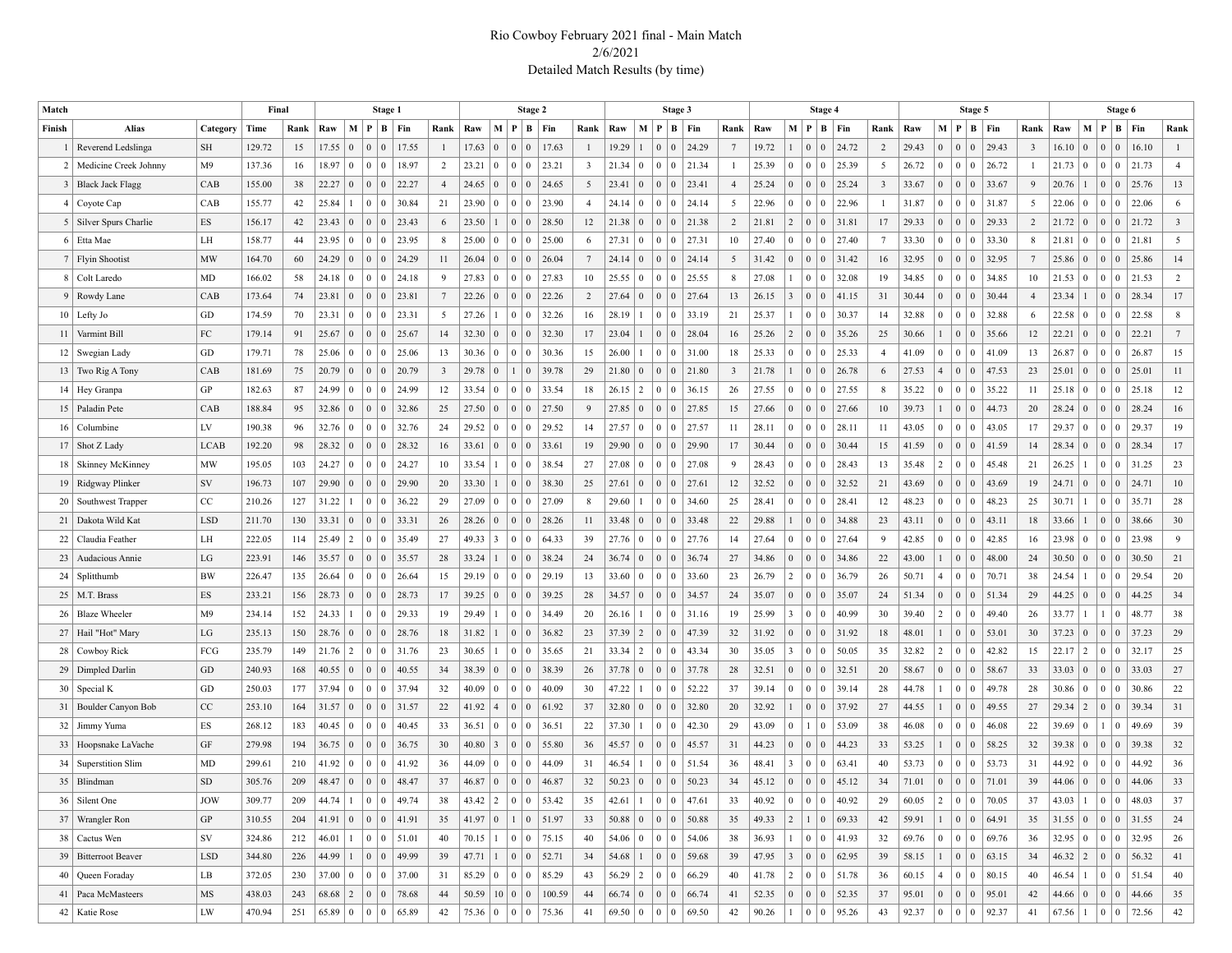| Match  |                                 |                 | Final    |     |                 |                                           | Stage 1                                        |      |            |   | <b>Stage 2</b>                  |      |                          |        |                                           | Stage 3     |                                 |        |                 |        |                                           | Stage 4 |                                           |        |            |        | Stage 5                                   |                 |        |                |                                               | Stage 6         |                          |      |
|--------|---------------------------------|-----------------|----------|-----|-----------------|-------------------------------------------|------------------------------------------------|------|------------|---|---------------------------------|------|--------------------------|--------|-------------------------------------------|-------------|---------------------------------|--------|-----------------|--------|-------------------------------------------|---------|-------------------------------------------|--------|------------|--------|-------------------------------------------|-----------------|--------|----------------|-----------------------------------------------|-----------------|--------------------------|------|
| Finish | Alias                           | Category   Time |          |     |                 |                                           | Rank   Raw $\vert M \vert P \vert B \vert$ Fin | Rank | Raw        |   | $\mid M \mid P \mid B \mid Fin$ | Rank | Raw                      |        |                                           |             | $\mid M \mid P \mid B \mid Fin$ |        | Rank Raw        |        |                                           |         | $\vert$ M $\vert$ P $\vert$ B $\vert$ Fin | Rank   | Raw        |        |                                           | M   P   B   Fin | Rank   | Raw            |                                               |                 | $M$   $P$   $B$   $F$ in | Rank |
|        | 43   Skunk Hollow Sam           | <b>MS</b>       | 509.15   |     | 258   69.54   0 |                                           | 0 0 69.54                                      | 43   | 76.41      |   | 81.41                           | 42   | 81.96 0                  |        |                                           |             | 0 0 81.96                       | 43     | $103.74 \mid 0$ |        | $\begin{array}{c c} 0 & 0 \\ \end{array}$ |         | 103.74                                    | 44     | 95.84      |        |                                           | 0 0 0 95.84     | 43     | $66.66 \mid 0$ |                                               | 0               | 176.66                   | -43  |
|        | 44 Deuces Wild                  | GP              | 575.90   | 252 | 48.07           | $\vert 0 \vert$                           | $ 0 $ 63.07                                    | 41   | 44.13 4    |   | 64.13                           | 38   | $ $ SDQ $ $ 0            |        | $\begin{array}{c c} 0 & 0 \\ \end{array}$ |             | 150.00                          | 44     | 58.73           |        | 0 <sup>10</sup>                           |         | 63.73                                     | 41     | $119.25$ 6 |        | $\begin{array}{c c} 0 & 0 \\ \end{array}$ | 149.25          | 44     | 75.72          |                                               | $\vert 0 \vert$ | 85.72                    | - 44 |
|        | 45   Red Jack (MDO)             | <b>CAB</b>      | 5,999.94 | 270 | 133.44          | $\vert 0 \vert$                           | 999.99                                         | 45   | 36.82      |   | 999.99                          | 45   | $35.04$ 2                |        | $\begin{array}{c c} 0 & 0 \\ \end{array}$ |             | 999.99                          | 45     | 40.47           |        | 1 <sup>1</sup>                            |         | 999.99                                    | 45     | $ $ DNF    |        | $\begin{array}{c c} 0 & 0 \\ \end{array}$ | 999.99          | 45     | <b>DNF</b>     | $\begin{array}{c c} 0 & 0 \\ 0 & \end{array}$ |                 | $ 999.99 $ 45            |      |
|        | Marshal Chance Taker (MDQ)   MS |                 |          |     | $SDO$   0       | $\begin{array}{c c} 0 & 0 \\ \end{array}$ | 999.99                                         | 45   |            | . |                                 |      | . .                      | $\sim$ |                                           | 1 - 1 - 1 - |                                 |        |                 |        | .                                         |         |                                           | $\sim$ |            |        | .                                         |                 |        |                | .                                             |                 |                          |      |
|        | - Ima Daisy (MDQ)               | L9              |          |     | <b>DNF</b>      | $\overline{0}$                            | 999.99                                         | 45   | <b>DNF</b> |   | 999.99                          | 45   | $\overline{\phantom{a}}$ | . .    |                                           | .           |                                 | $\sim$ |                 | $\sim$ | ----                                      |         |                                           | $\sim$ | . .        | $\sim$ | .                                         |                 | $\sim$ |                | .                                             |                 |                          |      |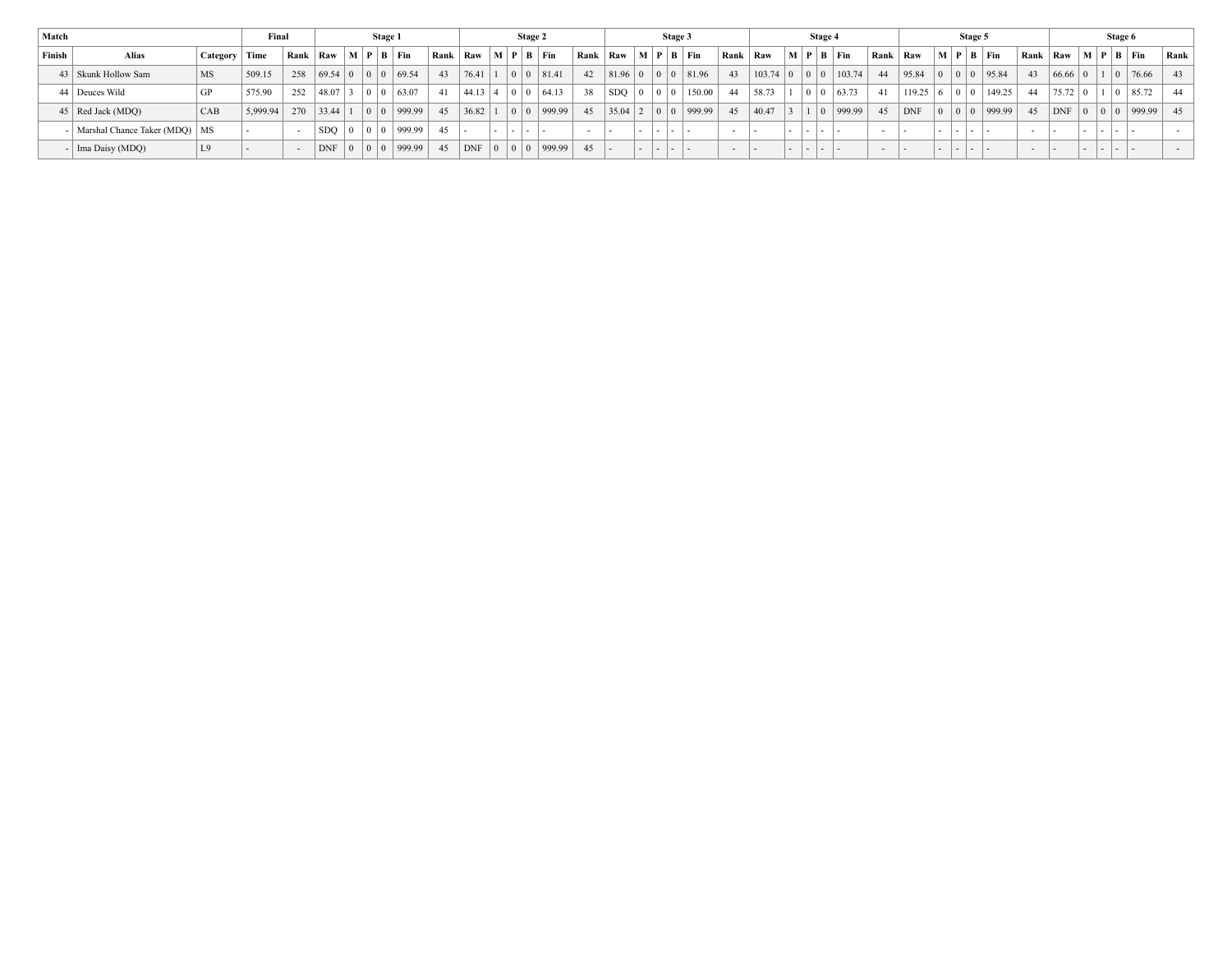### Rio Cowboy February 2021 final - Main Match 2/6/2021 Match Results (category by time)

49'er (49+)

| <b>Match</b> |                       |                               | Final  |      | Stage 1 |      | <b>Stage 2</b> |      | <b>Stage 3</b> |      | Stage 4 |                          | Stage 5 |      | Stage 6               |      |
|--------------|-----------------------|-------------------------------|--------|------|---------|------|----------------|------|----------------|------|---------|--------------------------|---------|------|-----------------------|------|
| Finish       | Alias                 | <b><i><u>Category</u></i></b> | Time   | Rank | Fin     | Rank | Fin            | Rank | Fin            | Rank | Fin     | Rank                     | Fin     | Rank | Fin                   | Rank |
|              | Medicine Creek Johnny | M <sub>9</sub>                | 137.36 | 16   | 18.97   | ∠    | 23.21          |      | 21.34          |      | 25.39   | $\overline{\phantom{a}}$ | 26.72   |      | 2173                  |      |
|              | <b>Blaze Wheeler</b>  | M <sub>9</sub>                | 234.14 | 152  | 29.33   | 19   | 34.49          | 20   | 31.16          | 19   | 40.99   | 30                       | 49.40   | 26   | 48.<br>$\overline{a}$ | 38   |

B-Western

| Match  |              |                 | Final  |      | Stage 1 |                       | <b>Stage 2</b> |        | Stage 3 |                       | Stage 4 |      | <b>Stage 5</b> |      |       | Stage 6 |
|--------|--------------|-----------------|--------|------|---------|-----------------------|----------------|--------|---------|-----------------------|---------|------|----------------|------|-------|---------|
| Finish | <b>Alias</b> | <i>Category</i> | Time   | Rank | Fin     | Rank                  | Fin            | Rank   | Fin     | Rank                  | Fin     | Rank | Fin            | Rank | Fin   | Rank    |
|        | Splitthumb   | BW              | 226.47 | 135  | 26.64   | $\cdot$ $\sim$<br>⊥ ~ | 29.19          | $\sim$ | 33.60   | 2 <sub>3</sub><br>ر_ر | 36.79   | 26   | 70.71          | 38   | 29.54 | 20      |

#### Cattle Baron (75+)

| <b>Match</b> |                         |                 | Final    |      | Stage 1 |                | Stage 2 |          | Stage 3 |      | Stage 4 |      | Stage 5 |             | Stage 6 |      |
|--------------|-------------------------|-----------------|----------|------|---------|----------------|---------|----------|---------|------|---------|------|---------|-------------|---------|------|
| Finish       | <b>Alias</b>            | <b>Category</b> | Time     | Rank | Fin     | Rank           | Fin     | Rank     | Fin     | Rank | Fin     | Rank | Fin     | Rank        | Fin     | Rank |
|              | <b>Black Jack Flagg</b> | <b>CAB</b>      | 155.00   | 38   | 22.27   | $\overline{4}$ | 24.65   |          | 23.41   |      | 25.24   | 3    | 33.67   | $\mathbf Q$ | 25.76   | 13   |
|              | Coyote Cap              | <b>CAB</b>      | 155.77   | 42   | 30.84   | 21             | 23.90   |          | 24.14   |      | 22.96   |      | 31.87   |             | 22.06   | 6    |
|              | Rowdy Lane              | CAB             | 173.64   | 74   | 23.81   |                | 22.26   |          | 27.64   | 13   | 41.15   | 31   | 30.44   | 4           | 28.34   | 17   |
| 4            | Two Rig A Tony          | <b>CAB</b>      | 181.69   | 75   | 20.79   | $\sim$         | 39.78   | 29       | 21.80   |      | 26.78   | 6    | 47.53   | 23          | 25.01   | 11   |
|              | Paladin Pete            | CAB             | 188.84   | 95   | 32.86   | 25             | 27.50   | $\Omega$ | 27.85   | 15   | 27.66   | 10   | 44.73   | 20          | 28.24   | 16   |
| 6.           | Red Jack (MDQ)          | CAB             | 5,999.94 | 270  | 999.99  | 45             | 999.99  | 45       | 999.99  | 45   | 999.99  | 45   | 999.99  | 45          | 999.99  | 45   |

Classic Cowboy

| Match  |                   |                          | Final       |                      | Stage |      | Stage 2           |      | Stage 3 |      | Stage 4 |                      | Stage 5 |           | Stage 6       |                      |
|--------|-------------------|--------------------------|-------------|----------------------|-------|------|-------------------|------|---------|------|---------|----------------------|---------|-----------|---------------|----------------------|
| Finish | Alias             | Category                 | <b>Time</b> | Rank                 | Fin   | Rank | Fin               | Rank | Fin     | Rank | Fin     | Rank                 | Fin     | Rank      | Fin           | Rank                 |
|        | Southwest Trapper | $\overline{C}$<br>$\sim$ | 210.26      | $\sqrt{7}$<br>، سے ا | 36.22 | 29   | 27.09<br>$\sim$ 1 |      | 34.60   | 25   | 28.41   | 1 <sub>0</sub><br>⊥∠ | 48.23   | ጎሮ<br>ں ت | 25.7<br>JJ.II | $\cap$<br>$\angle 0$ |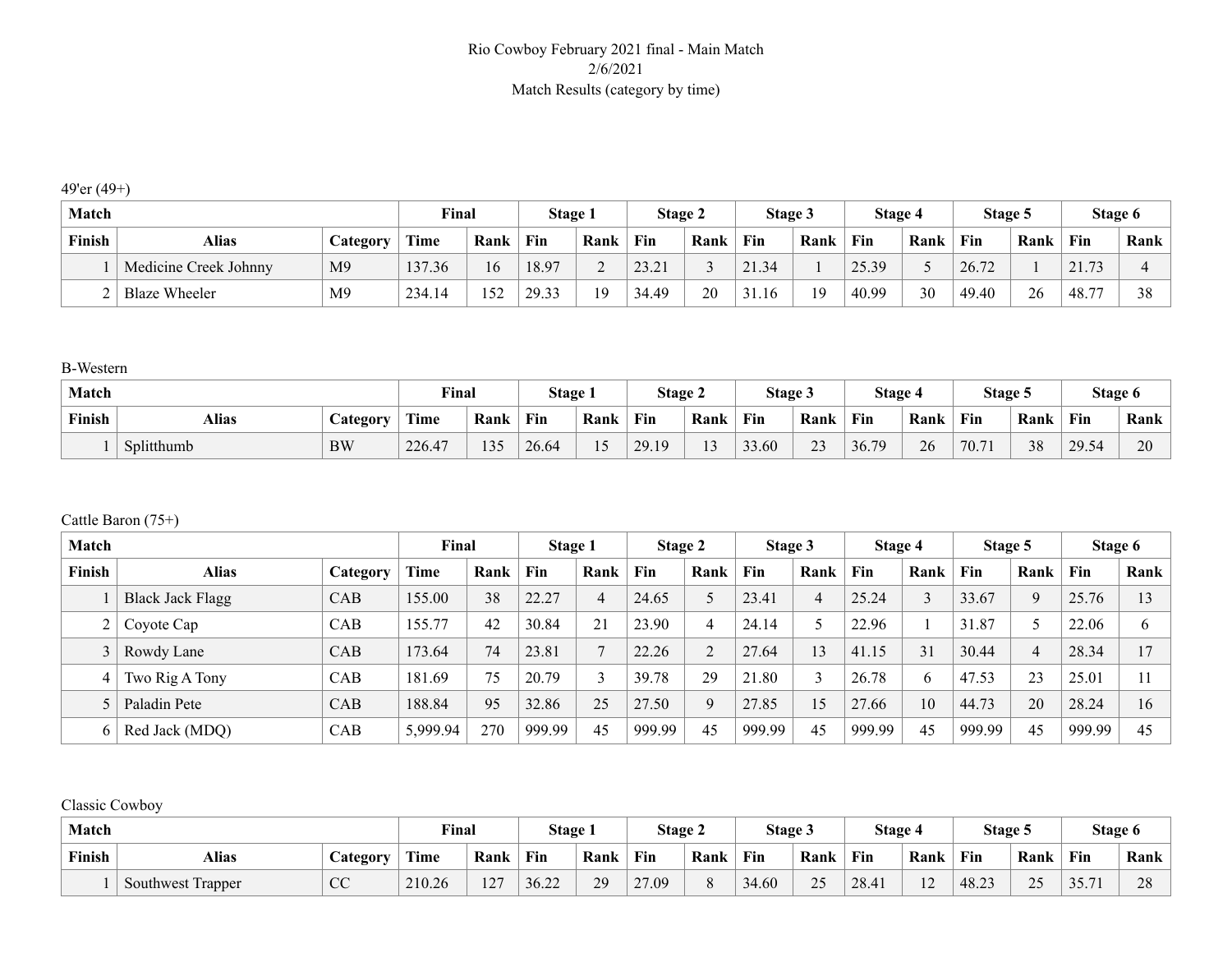| Match  |                         |                    | Final  |      | Stage 1 |              | <b>Stage 2</b> |                 | Stage 3 |      | Stage 4 |                | Stage 5    |                    |       | Stage 6 |
|--------|-------------------------|--------------------|--------|------|---------|--------------|----------------|-----------------|---------|------|---------|----------------|------------|--------------------|-------|---------|
| Finish | Alias                   | <b>Category</b>    | Time   | Rank | Fin     | Rank         | Fin            | Rank            | Fin     | Rank | Fin     | Rank           | Fin        | Rank               | Fin   | Rank    |
|        | Boulder C<br>Canyon Bob | $\alpha$<br>$\sim$ | 253.10 | 164  | 57      | $\sim$<br>∠∠ | 61.92          | $\sim$ $-$<br>◡ | 32.80   | 20   | 37.92   | $\sim$<br>ا سم | 49.55<br>. | $\sim$<br><u>_</u> | 39.34 |         |

Duelist

| Match  |                          |           | Final  |      | Stage i |          | Stage 2 |        | Stage 3 |          | Stage 4 |      | Stage 5 |      | Stage 6 |      |
|--------|--------------------------|-----------|--------|------|---------|----------|---------|--------|---------|----------|---------|------|---------|------|---------|------|
| Finish | Alias                    | Category  | Time   | Rank | Fin     | Rank     | Fin     | Rank   | Fin     | Rank     | Fin     | Rank | Fin     | Rank | Fin     | Rank |
|        | Colt Laredo              | MD        | 166.02 | 58   | 24.18   | $\Omega$ | 27.83   | 10     | 25.55   | $\Omega$ | 32.08   | 19   | 34.85   | 10   | 21.53   |      |
|        | <b>Superstition Slim</b> | <b>MD</b> | 299.61 | 210  | 41.92   | 36       | 44.09   | $\sim$ | 51.54   | 36       | 63.41   | 40   | 53.73   | 31   | 44.92   | 36   |

El Patron (80+)

| Match  |              |           | Final       |      | Stage 1 |      | <b>Stage 2</b> |      | Stage 3 |      | Stage 4 |      | Stage 5 |      |       | Stage 6     |
|--------|--------------|-----------|-------------|------|---------|------|----------------|------|---------|------|---------|------|---------|------|-------|-------------|
| Finish | Alias        | Category  | <b>Time</b> | Rank | Fin     | Rank | Fin            | Rank | Fin     | Rank | Fin     | Rank | Fin     | Rank | Fin   | Rank        |
|        | Hey Granpa   | <b>GP</b> | 182.63      | 87   | 24.99   | 12   | 33.54          | 18   | 36.15   | 26   | 27.55   | 8    | 35.22   |      | 25.18 | $1^{\circ}$ |
|        | Wrangler Ron | GP        | 310.55      | 204  | 41.91   | 35   | 51.97          | 33   | 50.88   | 35   | 69.33   | 42   | 64.91   | 35   | 31.55 | 24          |
|        | Deuces Wild  | GP        | 575.90      | 252  | 63.07   | 41   | 64.13          | 38   | 150.00  | 44   | 63.73   | 41   | 149.25  | 44   | 85.72 | 44          |

# Elder Statesman (70+)

| Match  |                             |          | Final       |      | Stage 1 |      | Stage 2 |      | Stage 3 |      | Stage 4 |      | <b>Stage 5</b> |      |          | Stage 6 |
|--------|-----------------------------|----------|-------------|------|---------|------|---------|------|---------|------|---------|------|----------------|------|----------|---------|
| Finish | Alias                       | Category | <b>Time</b> | Rank | Fin     | Rank | Fin     | Rank | Fin     | Rank | Fin     | Rank | Fin            | Rank | Fin      | Rank    |
|        | <b>Silver Spurs Charlie</b> | ES       | 156.17      | 42   | 23.43   | h    | 28.50   | 12   | 21.38   |      | 31.81   | 17   | 29.33          |      | 72<br>21 |         |
|        | M.T. Brass                  | ES       | 233.21      | 156  | 28.73   | 17   | 39.25   | 28   | 34.57   | 24   | 35.07   | 24   | 51.34          | 29   | 44.25    | 34      |
|        | Jimmy Yuma                  | ES       | 268.12      | 183  | 40.45   | 33   | 36.51   | 22   | 42.30   | 29   | 53.09   | 38   | 46.08          | 22   | 49.69    | 39      |

Frontier Cartridge

| Match  |              |                       | Final                     |            | Stage |      | Stage 2 |      | Stage 3 |                   | Stage 4 |           | Stage 5 |             |                         | Stage 6 |
|--------|--------------|-----------------------|---------------------------|------------|-------|------|---------|------|---------|-------------------|---------|-----------|---------|-------------|-------------------------|---------|
| Finish | Alias        | $\mathcal{L}$ ategory | Time                      | Rank       | Fin   | Rank | Fin     | Rank | Fin     | Rank              | Fin     | Rank      | Fin     | Rank        | Fin                     | Rank    |
|        | Varmint Bill | FC                    | 170 1<br>$\overline{2.1}$ | $\Omega$ 1 | 25.67 | 14   | 32.30   |      | 28.04   | $\epsilon$<br>l 6 | 35.26   | 25<br>ں ت | 35.66   | $\sim$<br>∸ | 22.21<br>$\overline{a}$ |         |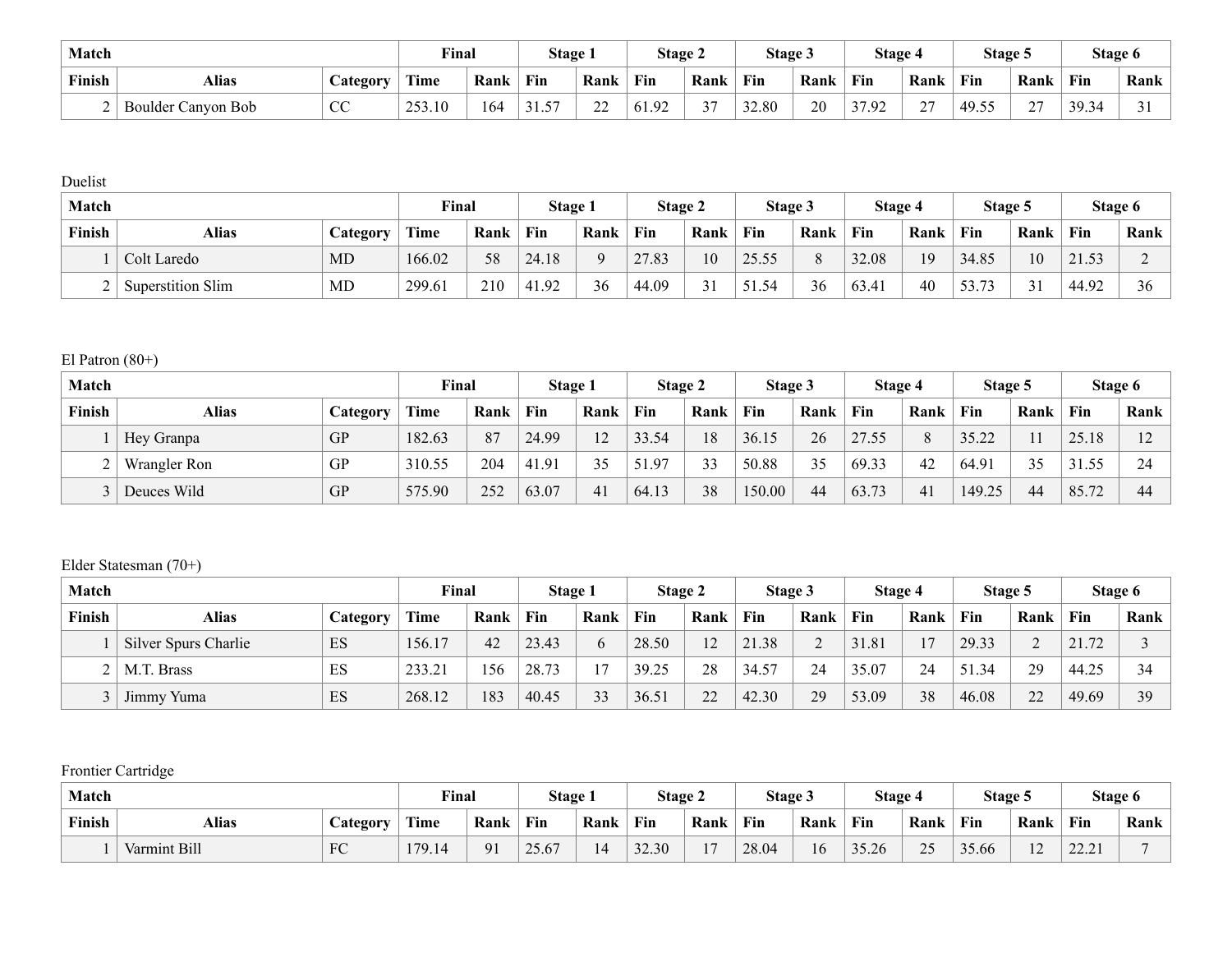Frontier Cartridge Gunfighter

| Match  |             |                 | Final           |      | Stage 1 |                 | <b>Stage 2</b> |                      | Stage 3 |      | Stage 4 |      | Stage 5 |        |               | Stage 6  |
|--------|-------------|-----------------|-----------------|------|---------|-----------------|----------------|----------------------|---------|------|---------|------|---------|--------|---------------|----------|
| Finish | Alias       | <b>Category</b> | Time            | Rank | Fin     | Rank            | Fin            | Rank                 | Fin     | Rank | Fin     | Rank | Fin     | Rank   | Fin           | Rank     |
|        | Cowboy Rick | FCG             | 235.70<br>233.T | 149  | 31.76   | $\bigcap$<br>23 | 35.65          | $\sim$ 1<br>$\sim$ 1 | 43.34   | 30   | 50.05   | 35   | 42.82   | $\sim$ | 22.17<br>32.1 | $\Delta$ |

# Grand Dame (70+)

| <b>Match</b> |                |          | Final       |      | Stage 1 |      |       | Stage 2 | Stage 3 |      | Stage 4 |      | Stage 5 |      |       | Stage 6             |
|--------------|----------------|----------|-------------|------|---------|------|-------|---------|---------|------|---------|------|---------|------|-------|---------------------|
| Finish       | Alias          | Category | <b>Time</b> | Rank | Fin     | Rank | Fin   | Rank    | Fin     | Rank | Fin     | Rank | Fin     | Rank | Fin   | Rank                |
|              | Lefty Jo       | GD       | 174.59      | 70   | 23.31   |      | 32.26 | 16      | 33.19   | 21   | 30.37   | 14   | 32.88   |      | 22.58 | $\Omega$            |
|              | Swegian Lady   | GD       | 179.71      | 78   | 25.06   | 13   | 30.36 |         | 31.00   | 18   | 25.33   | 4    | 41.09   |      | 26.87 |                     |
|              | Dimpled Darlin | GD       | 240.93      | 168  | 40.55   | 34   | 38.39 | 26      | 37.78   | 28   | 32.51   | 20   | 58.67   | 33   | 33.03 | $\mathcal{L}$       |
|              | Special K      | GD       | 250.03      | 177  | 37.94   | 32   | 40.09 | 30      | 52.22   |      | 39.14   | 28   | 49.78   | 28   | 30.86 | $\mathcal{L}$<br>∠∠ |

# Gunfighter

| Match  |                          |    | Final       |      | Stage |      | <b>Stage 2</b> |      | Stage 3         |      | Stage 4 |              | Stage 5 |              |       | Stage 6       |
|--------|--------------------------|----|-------------|------|-------|------|----------------|------|-----------------|------|---------|--------------|---------|--------------|-------|---------------|
| Finish | Alias<br><b>Category</b> |    | <b>Time</b> | Rank | Fin   | Rank | Fin            | Rank | Fin             | Rank | Fin     | Rank         | Fin     | Rank         | Fin   | Rank          |
|        | Hoopsnake LaVache        | GF | 279.98      | 194  | 36.75 | 30   | 55.80          | 36   | $1 - F$<br>45.5 |      | 44.23   | $\sim$<br>33 | 58.25   | $\sim$<br>32 | 39.38 | $\sim$<br>ے ر |

# Josie Wales

| Match  |              |            | Final           |      | <b>Stage</b> |      | Stage 2                  |                     | Stage 3 |                          | Stage 4 |      | Stage 5 |                         |       | Stage 6 |
|--------|--------------|------------|-----------------|------|--------------|------|--------------------------|---------------------|---------|--------------------------|---------|------|---------|-------------------------|-------|---------|
| Finish | <b>Alias</b> |            | $T = 1$<br>Uime | Rank | Fin          | Rank | Fin                      | Rank                | Fin     | Rank                     | Fin     | Rank | Fin     | Rank                    | Fin   | Rank    |
|        | Silent One   | <b>JOW</b> | 309.77          | 209  | 49.74        | 38   | 52<br>$\Lambda$<br>33.42 | $\sim$ $\sim$<br>ັັ | 47.61   | $\mathbf{a}$<br>-4<br>JJ | 40.92   | 29   | 70.05   | $\sim$<br>$\mathcal{L}$ | 48.03 | $\sim$  |

# Lady 49'er (49+)

| Match  |                 |                               | Final         |                          | Stage 1 |      | Stage 2 |      | Stage 3 |        | Stage 4 |                          | Stage 5 |      |     | Stage 6 |
|--------|-----------------|-------------------------------|---------------|--------------------------|---------|------|---------|------|---------|--------|---------|--------------------------|---------|------|-----|---------|
| Finish | <b>Alias</b>    | <b><i><u>Lategory</u></i></b> | rane.<br>Lîme | Rank                     | Fin     | Rank | Fin     | Rank | Fin     | Rank   | Fin     | Rank                     | Fin     | Rank | Fin | Rank    |
|        | Ima Daisy (MDQ) | $\overline{1}$ 0<br>ш.        |               | $\overline{\phantom{0}}$ | 999.99  | 45   | 999.99  | 45   |         | $\sim$ | . .     | $\overline{\phantom{0}}$ |         | -    |     |         |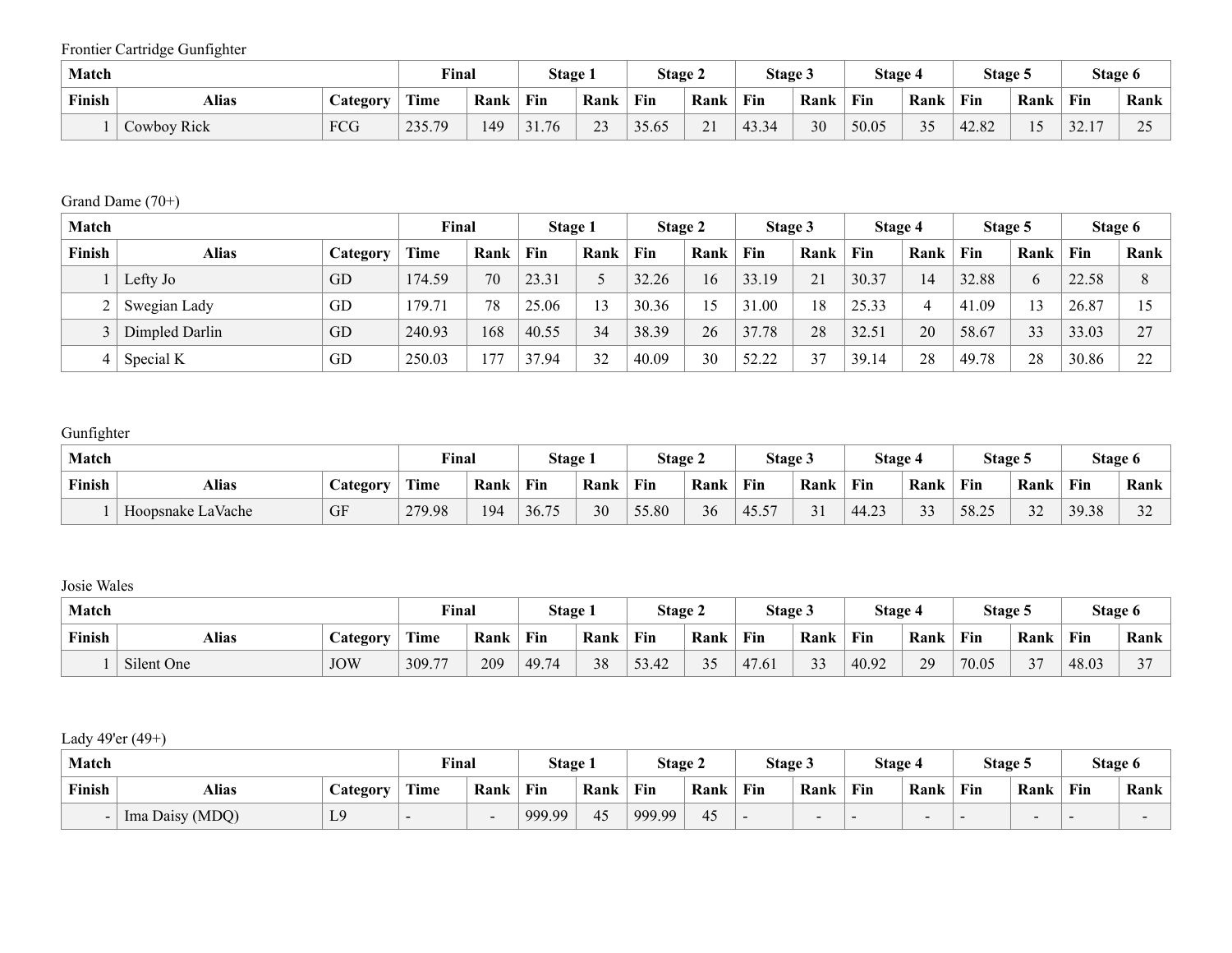Lady B-Western

| Match  |               |                 | Final  |      | Stage 1 |                            | <b>Stage 2</b> |      | <b>Stage 3</b> |      | Stage 4 |      | Stage 5 |      | Stage 6          |      |
|--------|---------------|-----------------|--------|------|---------|----------------------------|----------------|------|----------------|------|---------|------|---------|------|------------------|------|
| Finish | Alias         | <b>Category</b> | Time   | Rank | Fin     | Rank                       | Fin            | Rank | Fin            | Rank | Fin     | Rank | Fin     | Rank | Fin              | Rank |
|        | Queen Foraday | $T$ D<br>பப     | 372.05 | 230  | 37.00   | $\sim$ 1<br>$\mathfrak{1}$ | 85.29          | 4.   | 66.29          | 40   | 51.78   | 36   | 80.15   | 40   | $-1$<br>$\Delta$ | 40   |

# Lady Cattle Baroness (75+)

| Match  |             |                       | Final  |      | Stage 1 |      | Stage 2 |                | Stage 3 |       | Stage 4 |      | Stage 5 |      |       | Stage 6 |
|--------|-------------|-----------------------|--------|------|---------|------|---------|----------------|---------|-------|---------|------|---------|------|-------|---------|
| Finish | Alias       | $\mathcal{L}$ ategory | Time   | Rank | Fin     | Rank | Fin     | Rank           | Fin     | Rank  | Fin     | Rank | Fin     | Rank | Fin   | Rank    |
|        | Shot Z Lady | <b>LCAB</b>           | 192.20 | 98   | 28.32   | 16   | 33.61   | 1 <sub>Q</sub> | 29.90   | $1 -$ | 30.44   |      | 59      |      | 28.34 | . .     |

# Lady Gunfighter

| Match  |                 |          | Final  |      | Stage 1 |      | <b>Stage 2</b> |                         | Stage 3 |               | Stage 4 |      | Stage 5 |      |                 | Stage 6            |
|--------|-----------------|----------|--------|------|---------|------|----------------|-------------------------|---------|---------------|---------|------|---------|------|-----------------|--------------------|
| Finish | Alias           | Category | Time   | Rank | Fin     | Rank | Fin            | Rank                    | Fin     | Rank          | Fin     | Rank | Fin     | Rank | Fin             | Rank               |
|        | Audacious Annie | LG       | 223.91 | 146  | 35.57   | 28   | 38.24          | 24                      | 36.74   | $\mathcal{L}$ | 34.86   | 22   | 48.00   | 24   | 30.50           | $\sim$ 1<br>$\sim$ |
|        | Hail "Hot" Mary | LG       | 235.13 | 150  | 28.76   | 18   | 36.82          | $\mathbf{\Omega}$<br>ر_ | 47.39   | 32            | .92     | 18   | 53.01   | 30   | 37.23<br>ن کے ر | 29                 |

# Lady Senior Duelist

| <b>Match</b> |                          |                 | Final  |      | Stage 1 |      | Stage 2 |      | Stage 3 |        | Stage 4 |      | Stage 5 |      |       | Stage 6 |
|--------------|--------------------------|-----------------|--------|------|---------|------|---------|------|---------|--------|---------|------|---------|------|-------|---------|
| Finish       | <b>Alias</b>             | <b>Category</b> | Time   | Rank | Fin     | Rank | Fin     | Rank | Fin     | Rank   | Fin     | Rank | Fin     | Rank | Fin   | Rank    |
|              | Dakota Wild Kat          | LSD             | 211.70 | 130  | 33.31   | 26   | 28.26   |      | 33.48   | $\cap$ | 34.88   | 23   | 43.11   | 18   | 38.66 | 30      |
|              | <b>Bitterroot Beaver</b> | LSD             | 344.80 | 226  | 49.99   | 39   | 52.7'   | 34   | 59.68   | 39     | 62.95   | 39   | 63.15   | 34   | 56.32 |         |

# Lady Shootist

| Match  |                 |          | Final  |      | Stage 1 |                 | Stage 2 |      | Stage 3 |      | Stage 4 |          | Stage 5 |          | Stage 6 |      |
|--------|-----------------|----------|--------|------|---------|-----------------|---------|------|---------|------|---------|----------|---------|----------|---------|------|
| Finish | Alias           | Category | Time   | Rank | Fin     | Rank            | Fin     | Rank | Fin     | Rank | Fin     | Rank     | Fin     | Rank     | Fin     | Rank |
|        | Etta Mae        | LH       | 158.77 | 44   | 23.95   | $\Omega$<br>O   | 25.00   |      | 27.31   | 10   | 27.40   |          | 33.30   | $\Omega$ | 21.81   |      |
|        | Claudia Feather | LH       | 222.05 | 114  | 35.49   | $\gamma$<br>Z., | 64.33   | 39   | 27.76   | 4    | 27.64   | $\Omega$ | 42.85   | 16       | 23.98   |      |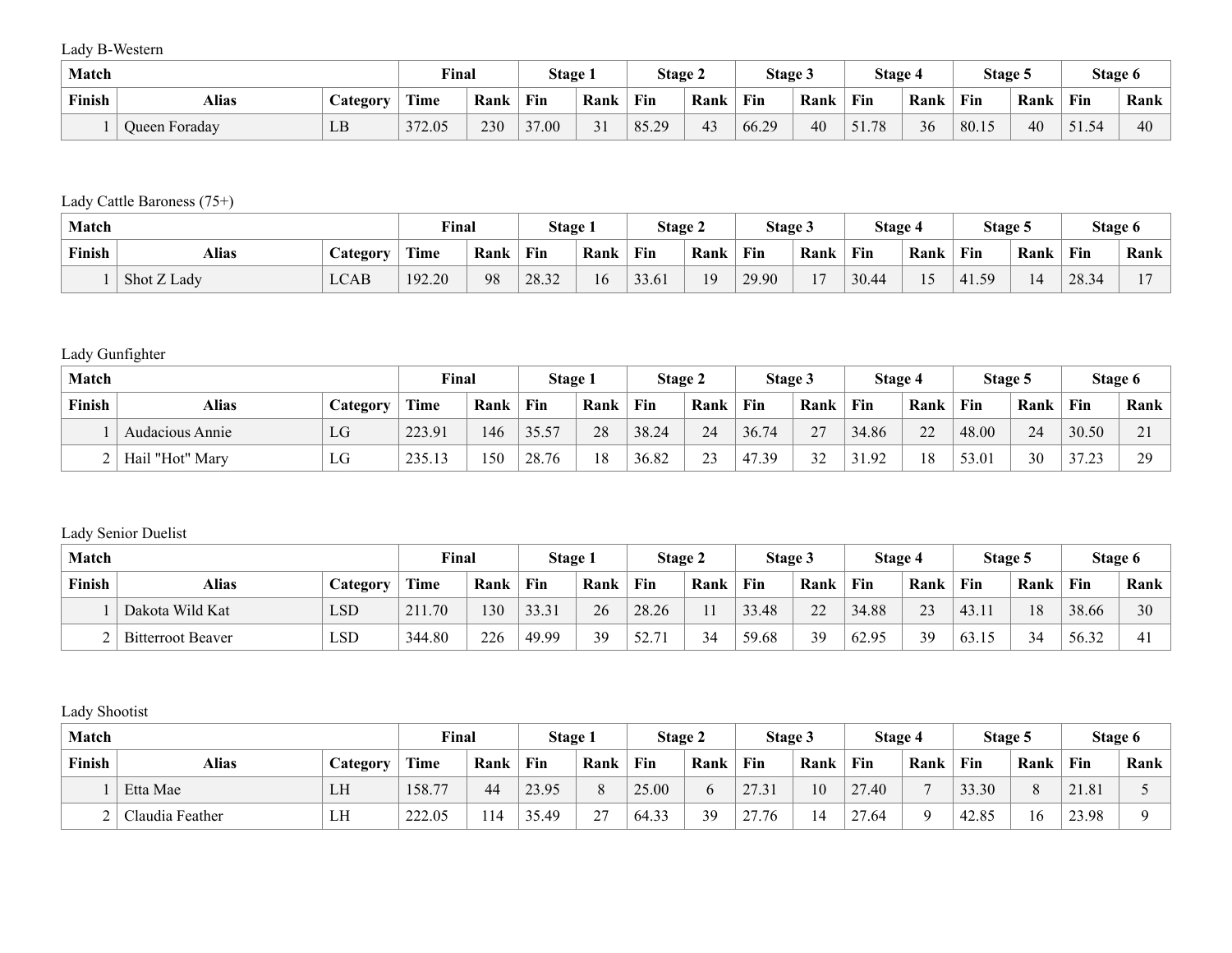Lady Silver Senior (65+)

| Match  |           |                     | Final  |      | Stage 1 |      | Stage 2 |      | Stage 3                               |      | Stage 4 |      | Stage 5 |      | Stage 6 |      |
|--------|-----------|---------------------|--------|------|---------|------|---------|------|---------------------------------------|------|---------|------|---------|------|---------|------|
| Finish | Alias     | $\triangle$ ategory | Time   | Rank | Fin     | Rank | Fin     | Rank | Fin                                   | Rank | Fin     | Rank | Fin     | Rank | Fin     | Rank |
|        | Columbine | $\mathbf{I}$<br>⊷   | 190.38 | 96   | 32.76   | 24   | 29.52   | 14   | $\sim$ $\sim$ $\sim$ $\sim$<br>$\sim$ |      | 28.11   |      | 43.05   |      | 29.37   | 10   |

Lady Wrangler (36+)

| Match  |            |          | Final       |      | Stage |      | Stage 2 |       | Stage 3 |      | Stage 4 |      | Stage 5 |               | Stage 6                            |                |
|--------|------------|----------|-------------|------|-------|------|---------|-------|---------|------|---------|------|---------|---------------|------------------------------------|----------------|
| Finish | Alias      | Category | <b>Time</b> | Rank | Fin   | Rank | Fin     | Rank  | Fin     | Rank | Fin     | Rank | Fin     | Rank          | Fin                                | Rank           |
|        | Katie Rose | LW       | 470.94      | 251  | 65.89 | 42   | 75.36   | $-41$ | 69.50   | 42   | 95.26   | 43   | 92.37   | $\mathcal{L}$ | $\overline{\phantom{a}}$<br>(2.56) | $\sim$<br>$+2$ |

Men Shootist

| Match  |                    |                  | Final  |           | Stage 1                                               |      | Stage 2 |      | Stage 3 |      | Stage 4 |      | Stage 5 |      | Stage 6 |      |
|--------|--------------------|------------------|--------|-----------|-------------------------------------------------------|------|---------|------|---------|------|---------|------|---------|------|---------|------|
| Finish | Alias              | <i>C</i> ategory | Time   | Rank      | Fin                                                   | Rank | Fin     | Rank | Fin     | Rank | Fin     | Rank | Fin     | Rank | Fin     | Rank |
|        | Reverend Ledslinga | <b>SH</b>        | 129.72 | . .<br>⊥ັ | $\overline{\phantom{0}}$<br>$ -$<br>$\cdot\cdot\cdot$ |      | 17.63   |      | 24.29   |      | 24.72   | ∸    | 29.43   |      | 16.10   |      |

Senior (60+)

| <b>Match</b> |                            |           | Final                    |                 | Stage 1 |      | Stage 2         |      | Stage 3 |                          | <b>Stage 4</b>           |                          | Stage 5 |                          | Stage 6 |      |
|--------------|----------------------------|-----------|--------------------------|-----------------|---------|------|-----------------|------|---------|--------------------------|--------------------------|--------------------------|---------|--------------------------|---------|------|
| Finish       | Alias                      | Category  | <b>Time</b>              | Rank            | Fin     | Rank | Fin             | Rank | Fin     | Rank                     | Fin                      | Rank                     | Fin     | Rank                     | Fin     | Rank |
|              | Paca McMasteers            | <b>MS</b> | 438.03                   | 243             | 78.68   | 44   | 100.59          | 44   | 66.74   | 41                       | 52.35                    | 37                       | 95.01   | 42                       | 44.66   | 25   |
|              | Skunk Hollow Sam           | MS        | 509.15                   | 258             | 69.54   | 43   | 81.41           | 42   | 81.96   | 43                       | 103.74                   | 44                       | 95.84   | 43                       | 76.66   | 43   |
| $\sim$       | Marshal Chance Taker (MDQ) | MS        | $\overline{\phantom{0}}$ | $\qquad \qquad$ | 999.99  | 45   | $\qquad \qquad$ | - -  |         | $\overline{\phantom{0}}$ | $\overline{\phantom{a}}$ | $\overline{\phantom{a}}$ | -       | $\overline{\phantom{a}}$ |         |      |

Senior Duelist (60+)

| Match  |          |           | Final       |      | Stage 1 |                               | <b>Stage 2</b> |               | Stage 3 |      | Stage 4      |      | Stage 5 |      | Stage 6 |              |
|--------|----------|-----------|-------------|------|---------|-------------------------------|----------------|---------------|---------|------|--------------|------|---------|------|---------|--------------|
| Finish | Alias    | Category  | <b>Time</b> | Rank | Fin     | Rank                          | Fin            | Rank          | Fin     | Rank | Fin          | Rank | Fin     | Rank | Fin     | Rank         |
|        | Blindman | <b>SD</b> | 305.76      | 209  | 48.47   | $\bigcap$<br>$\mathfrak{z}_l$ | 46.87          | $\sim$<br>ے ر | 50.23   | 34   | 45.12<br>τυ. | 34   | 71.01   | 39   | 44.06   | $\sim$<br>-- |